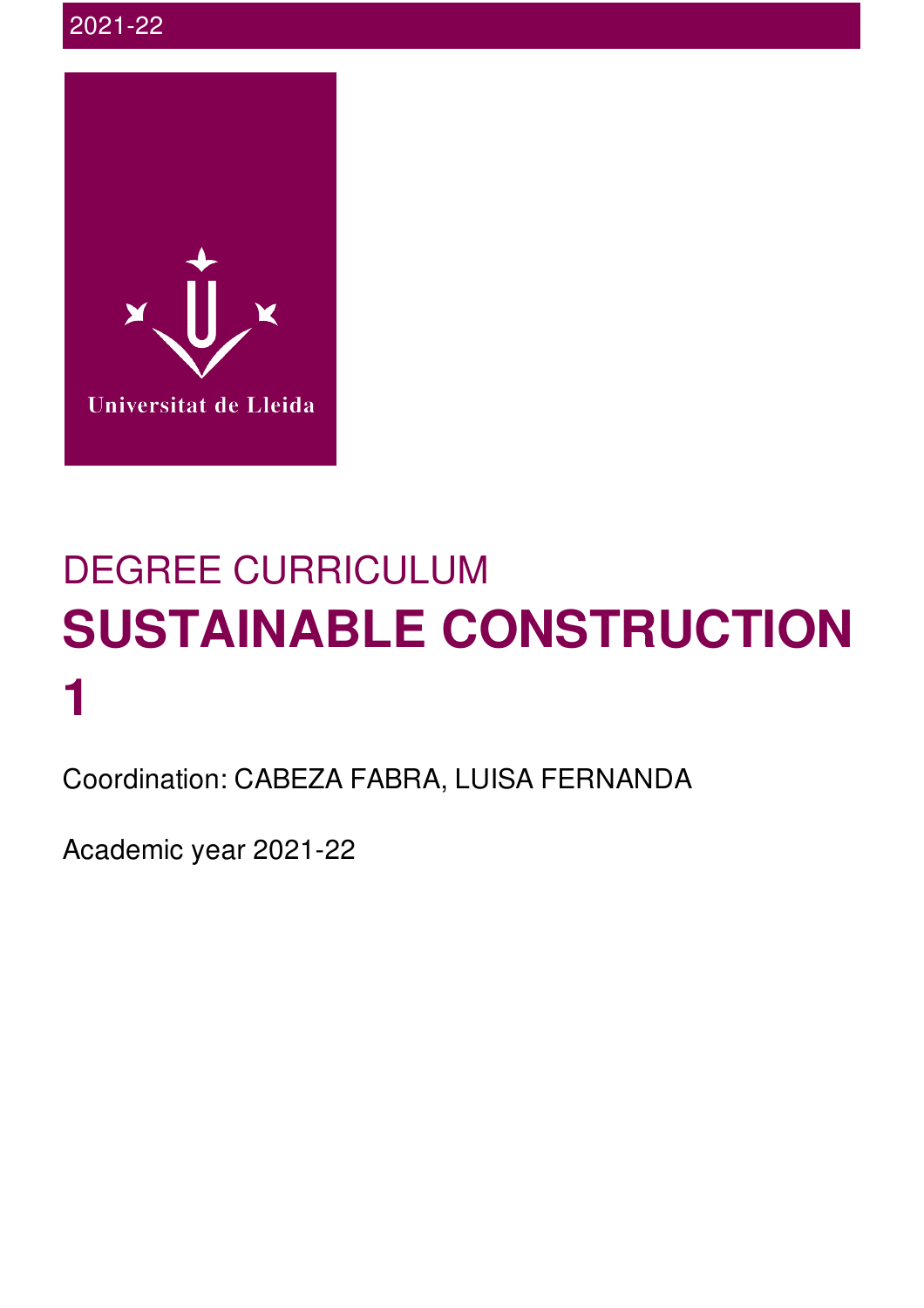## Subject's general information

| <b>Subject name</b>                                                                         | SUSTAINABLE CONSTRUCTION 1                                                           |               |                |                 |                      |  |
|---------------------------------------------------------------------------------------------|--------------------------------------------------------------------------------------|---------------|----------------|-----------------|----------------------|--|
| Code                                                                                        | 101431                                                                               |               |                |                 |                      |  |
| <b>Semester</b>                                                                             | 1st Q(SEMESTER) CONTINUED EVALUATION                                                 |               |                |                 |                      |  |
| <b>Typology</b>                                                                             | Degree                                                                               |               | Course         | Character       | Modality             |  |
|                                                                                             | Bachelor's Degree in Architectural<br><b>Technology and Building</b><br>Construction |               | $\overline{4}$ | <b>OPTIONAL</b> | Attendance-<br>based |  |
|                                                                                             | Bachelor's Degree in Energy and<br><b>Sustainability Engineering</b>                 |               | $\overline{4}$ | <b>OPTIONAL</b> | Attendance-<br>based |  |
|                                                                                             | Bachelor's Degree in Mechanical<br>Engineering                                       |               | $\overline{4}$ | <b>OPTIONAL</b> | Attendance-<br>based |  |
| <b>Course number of</b><br>credits (ECTS)                                                   | 6                                                                                    |               |                |                 |                      |  |
| Type of activity, credits,<br>and groups                                                    | <b>Activity</b><br>type                                                              | <b>PRAULA</b> |                | <b>TEORIA</b>   |                      |  |
|                                                                                             | <b>Number of</b><br>credits                                                          | 3             |                | 3               |                      |  |
|                                                                                             | <b>Number of</b><br>groups                                                           | 1             |                | 1               |                      |  |
| Coordination                                                                                | CABEZA FABRA, LUISA FERNANDA                                                         |               |                |                 |                      |  |
| <b>Department</b>                                                                           | COMPUTER SCIENCE AND INDUSTRIAL ENGINEERING                                          |               |                |                 |                      |  |
| <b>Teaching load</b><br>distribution between<br>lectures and<br>independent student<br>work | 60 attended hours in class<br>90 hours of autonomous work                            |               |                |                 |                      |  |
| <b>Important information</b><br>on data processing                                          | Consult this link for more information.                                              |               |                |                 |                      |  |
| Language                                                                                    | English                                                                              |               |                |                 |                      |  |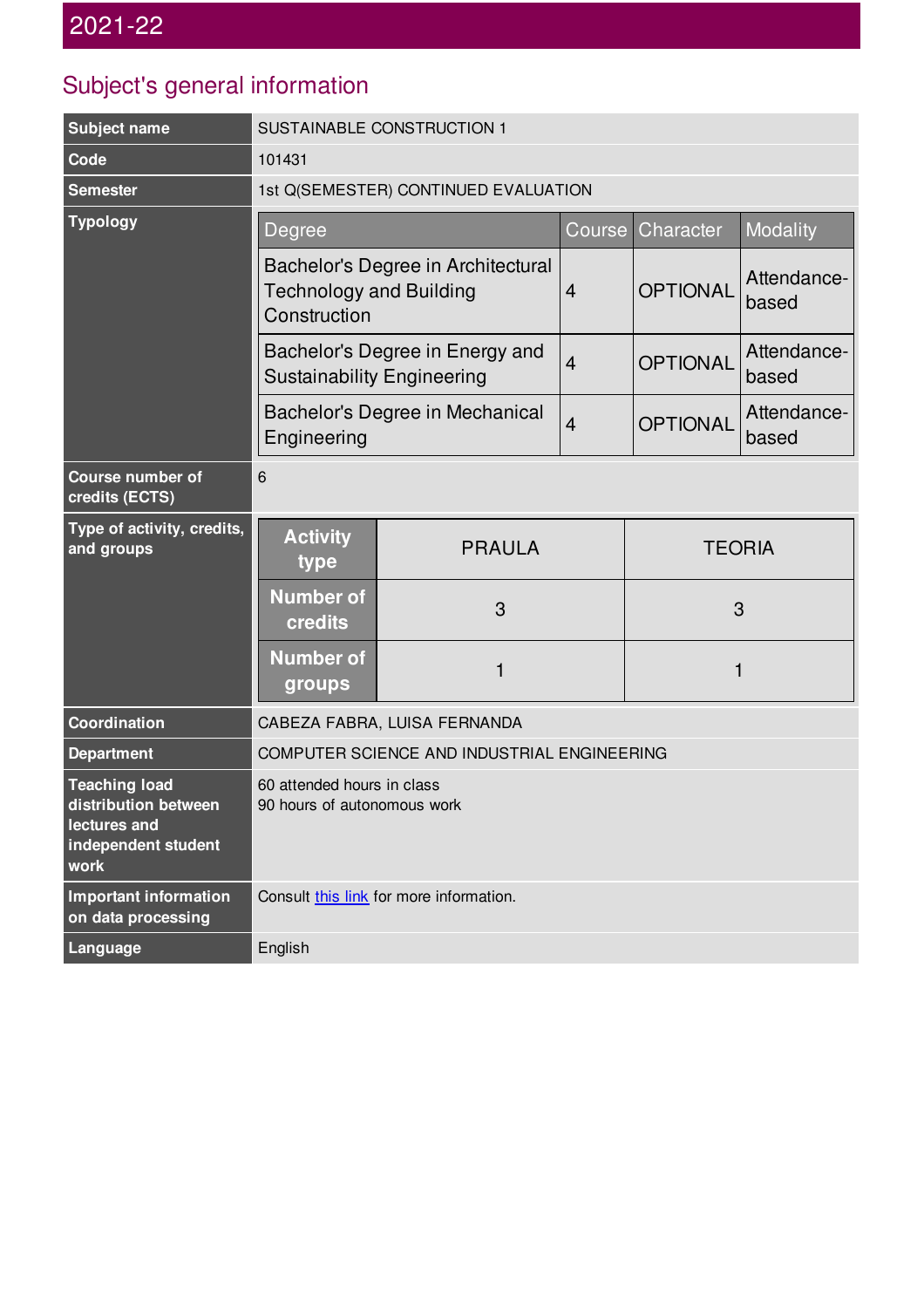## 2021-22

| Teaching staff                         | E-mail addresses       | Credits<br>taught by<br>teacher | Office and hour of attention |
|----------------------------------------|------------------------|---------------------------------|------------------------------|
| BORRI, EMILIANO                        | emiliano.borri@udl.cat | 5                               |                              |
| CABEZA FABRA, LUISA<br><b>FERNANDA</b> | luisaf.cabeza@udl.cat  |                                 |                              |

## Subject's extra information

Subject that requires continuous work throughout the semester in order to achieve the established goals. It is recommended to frequently visit the Virtual Campus of this subject because it announces all the information in it.

## Learning objectives

- Search for information in foreign language.
- Writing a report about Sustainable Construction that reflects all aspects of it.
- Take into account all regulatory and environmental implications of materials and construction solutions used.
- Properly presentation by means project planes.

## **Competences**

**University of Lleida strategic competencies**

**UdL2 Command of a foreign language.**

#### **Degree specific competences**

- **GEE12. Manufactured or traditional constructive systems and materials knowledge, its varieties and physics and mechanical characteristics that define them.**
- **GEE13. Capacity to adapt the materials of construction to the typology and use of buildings; manage the reception and the quality control of the materials, its use in the building works, the execution control of the units of work and the performance of tests and final proofs.**
- **GEE20. Knowledge of the environmental impact evaluation for building and demolition process, of sustainability in buildings, and of the procedures and techniques to determine the energy efficiency in buildings.**
- **GEE21. Capacity to apply technical rules to the building process, and produce documents of technical specification of the procedures and constructive methods of buildings.**

**Degree transversal competences**

- **EPS3. Capacity to convey information, ideas, problems and solutions to both a specialized and no specialized public.**
- **EPS7. Capacity to work in situations with a lack of information and/or under pressure.**
- **EPS8. Capacity of planning and organizing the personal work.**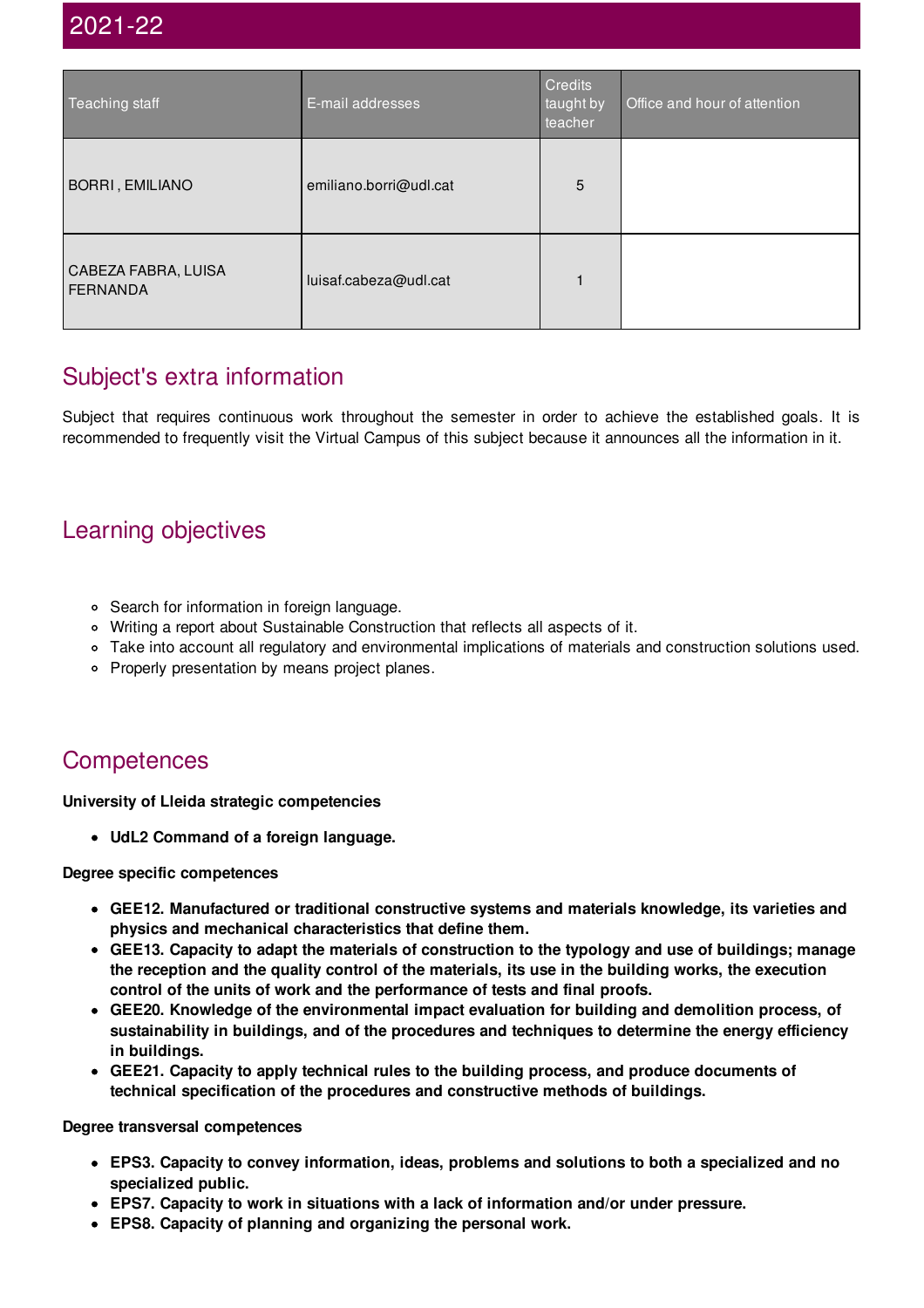## 2021-22

- **EPS9. Capacity for unidisciplinary and multidisciplinary teamwork.**
- **EPS13. Capacity to consider the socioeconomic context as well as the sustainability criteria in engineering solutions.**

## Subject contents

#### **CONTENTS**

#### 1.Introduction

- 1.1. Building sector
- 1.2. Definition of sustainability
- 1.3. Definition of bioconstruction
- 1.4. Definition of sustainable construction
- 1.5. key points in the sustainable construction

#### 2.Materials

- 2.1. Introduction
- 2.2. Materials for the sustainable construction
- 2.3. Materials and life cycle for buildings
- 2.4. Eco-labels in the building sector
- 2.5. Life cycle analysis

#### 3. Energy

- 3.1. Introduction
- 3.2. Passive systems
- 3.3. Energy efficiency
- 3.4. Renewable energies

#### 4. Water

#### 4.1. Introduction

- 4.2. Water treatment systems
- 4.3. Water saving systems
- 4.4. Water purifying systems
- 4.5. Water recovery systems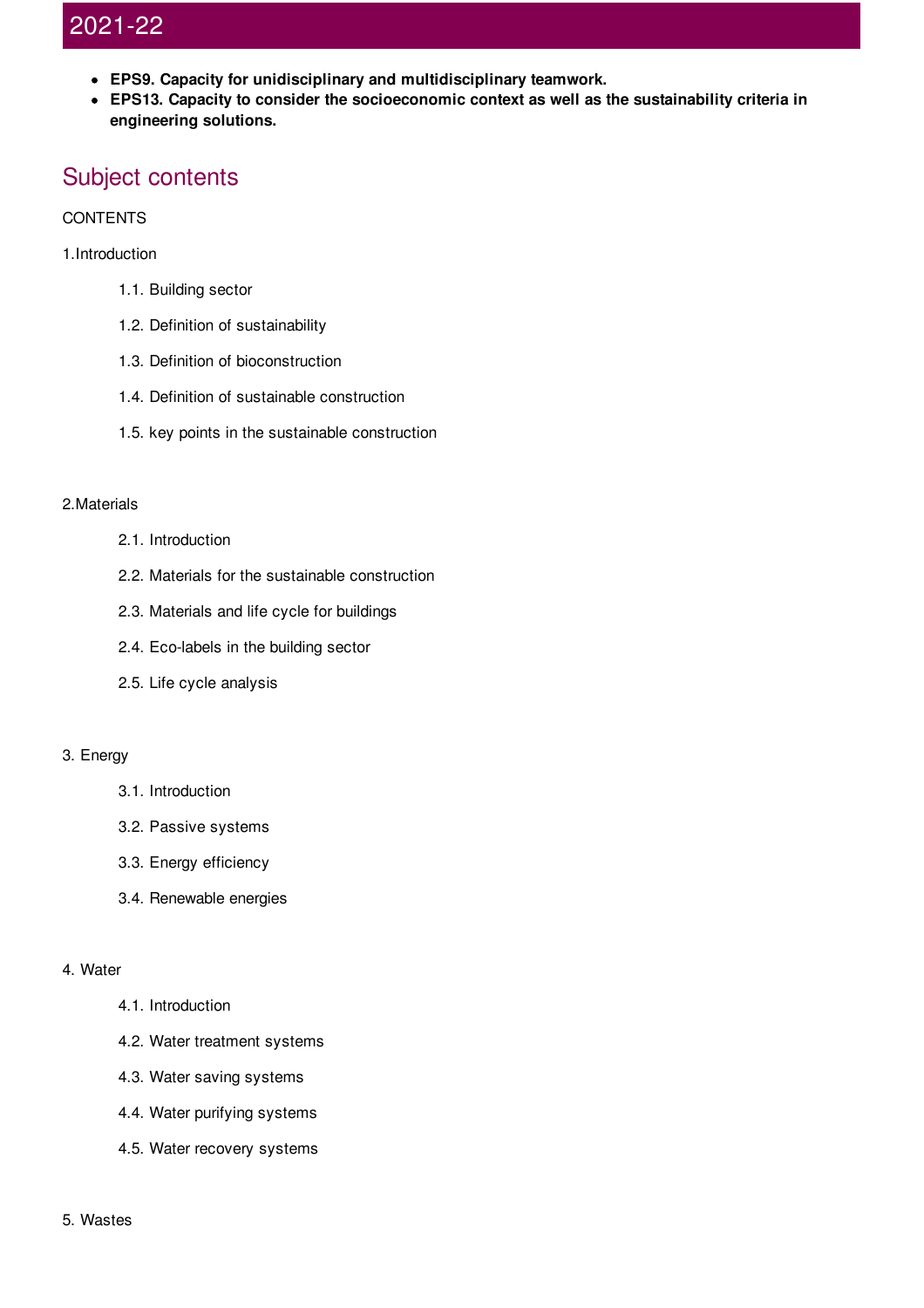## 2021-22

- 5.1. Introduction
- 5.2. Wastes management
- 5.3. General concepts about special wastes
- 5.4. Wastes management in construction
- 5.5. Deconstruction
- 5.6. Special wastes

#### 6. Health

- 6.1. Introduction
- 6.2. Sick building syndrome
- 6.3. Materials and products harmful for health
- 6.4. Illness
- 6.5. Good practices to create a healthy environment

## Methodology

The methodology of the course will follow the next lines:

1.-Theorical sessions where teachers expose theoretical contents

2.-Practical sessions where students are the main core of the learning process: students will work on grup or individually.

## Development plan

The development plan can be found in the sakai plaform.

## Evaluation

There will be two single written tests (50%):

- $\bullet$  1rt exam: 20%
- 2nd exam: 30%

Group work (50%)

- First oral presentation: 5%
- Second oral presentation: 5%
- Final oral presentation: 20%
- Final project: 20%

During the 19th week it can be recover / improve the grade of the subject, following the guidelines of the Academic Degrees Framework of EPS, through a recovery test, which will have equal value and content to the theoretical contents (50%).